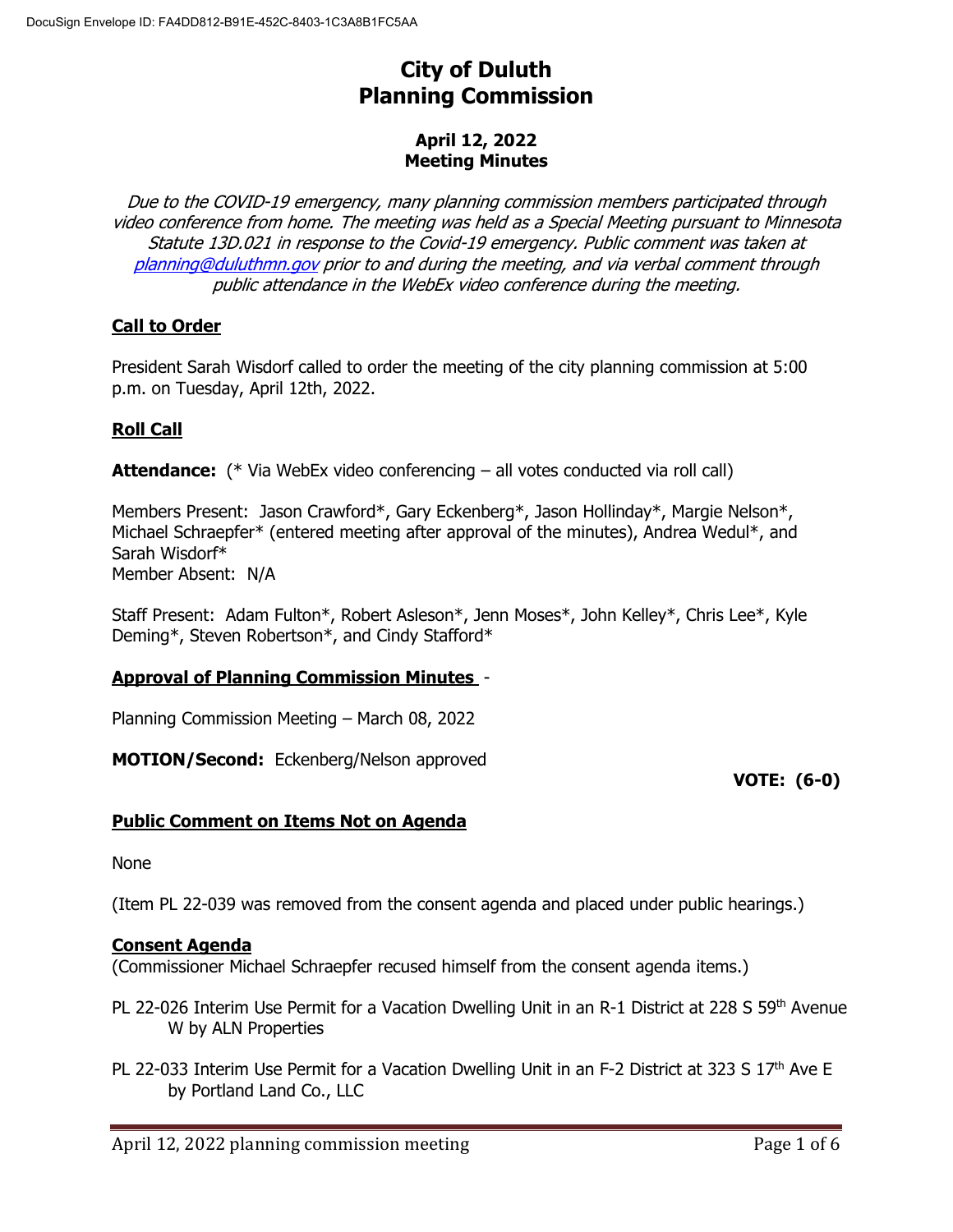- PL 22-034 Interim Use Permit for a Vacation Dwelling Unit in an F-2 District at 4924 Pit St by Endion Land Company, LLC
- PL 22-037 Minor Subdivision at 1526 98<sup>th</sup> Avenue W by Matina Askegard and Paul Askegard
- PL 22-041 Vacation of Alley between Redruth Street and Raleigh Street West of  $71<sup>st</sup>$  Avenue W by the Housing and Redevelopment Authority of Duluth, Minnesota

**Commissioners:** Gary Eckenberg noted the discrepancy in the staff report on the number of bedrooms for item PL 22-033. Steven Robertson confirmed the cover sheet is accurate and the number of bedrooms is two with a five-occupant limit.

**Public:** No speakers.

**MOTION/Second:** Nelson/Crawford approved consent agenda items as per staff recommendations

# **VOTE: (6-0, Schraepfer Abstained)**

## **Public Hearings**

(Commissioner Michael Schraepfer recused himself from the next two agenda items.)

#### PL 22-039 Interim Use Permit for a Vacation Dwelling Unit in an R-1 District at 120 Aspen Lane by Predictable, LLC

**Staff:** Chris Lee introduced the applicant's proposal for the use of a 3-bedroom home as a vacation rental unit. The permit would allow a maximum of 7 occupants. This property is located in an R-1 district, and was chosen from the list of eligible properties from the 2021 drawing. Staff recommends approval with the conditions listed in the staff report.

**Commissioners:** Eckenberg asked about the two entrances on Aspen Lane. Per Lee, it is a double driveway and defers to the applicant. Eckenberg stated there are no outdoor amenities listed, and yet there is a large deck. Per Lee, he can add the outdoor deck as an amenity. Applicant: Andy and Molly Goldfine addressed the commission. They are excited to move forward. Commissioner Eckenberg asked the applicant if they plan to use the deck as an outdoor amenity, and about the double driveway. Per Andy Goldfine, affirmed it is a double driveway, and will continue to have two access points. They are working hard to make it a good asset for Duluth. Their current rental had six people living there. This vacation rental procedure is a new experience for them. Having stayed at other properties, he feels it will be a good use of their property for others. Heirloom will be their managing agent and can handle any issues that come up, and are available 24 hours a day. They have removed the hot tub from the exterior deck, and are not targeting large groups.

**Public:** Elizabeth Storaas – 2001 Lakeview Dr. – addressed the commission. She lives three houses away, and is opposed. There is a lot of traffic that passes by. She also doesn't think the staff report complies with Duluth's comprehensive plan regarding support for economic growth. Tourism is not included. This forces doctors and teachers to move to Hermantown. The owner is making a business out of tourism. Single-family homes are dwindling, and she urges the commission to deny the application. Jim Brych – 123 Aspen Ln. – addressed the commission. He lives across the street. He would like to see the quiet hours enforced be moved from 10 p.m. to 9 p.m. He noted seven visitors can spend the night, but there is not limit on visitors to the property. What prohibits parties? When there are nuisances, how is it handled? He would prefer not to have a vacation rental across the street from him. Beth Sobczak and her husband – 2022 Lakeview Dr., - addressed the commission. They are opposed. They bought their home five years ago. The vacation rental being proposed has no added benefit to their neighborhood. This proposal goes against affordable family homes. It is lining the pockets of wealthy business owners. Jordon Sobczak doesn't think the vegetation buffer is adequate. He doesn't know how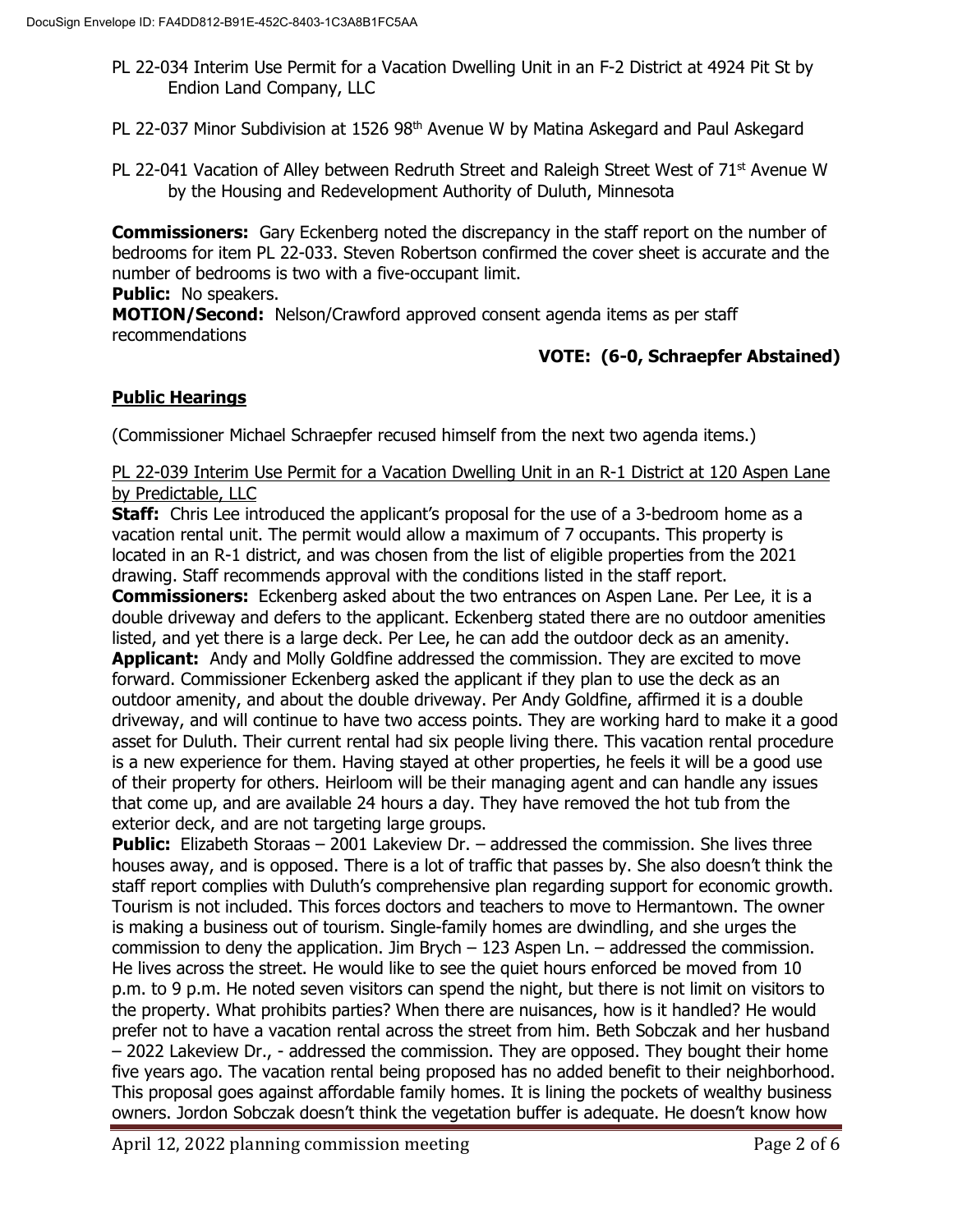the deck was missed originally. There are people working from home during the day, so they would also like it quiet during the day. Sherry Boyce  $-2114$  Lakeview Dr.  $-$  addressed the commission. They have lived in their home since 1984. She is opposed. She urges the commissioners to look at governing principle #5 about strengthening neighborhoods. Tourism does not strengthen neighborhoods. She noted the paved walkway which is heavily used by walkers and cyclists. There is a lot of pedestrian traffic, and she would like the commission to consider the impact on neighborhoods and not as an asset for tourists. Don Mattson – 2030 Lakeview Dr. - addressed the commission. He commented on Commissioner Jason Crawford attending a Bell Bank function in which deals were being made. Deputy Director Fulton noted this is not relevant, and to refrain from personal attacks. Mattson noted the proposed vacation rental will be a highly transient rental property and will reduce the strong sense of community. Lisa Lunge-Larsen – 2011 Lakeview Dr. – addressed the commission. She is opposed. She watches the traffic from her house, and feels it will increase the neighborhood traffic. She feels that short term rentals alter the fabric of the community. Duluth is in dire need of single-family homes.

**Staff:** Chris Lee answered Byrch's question about nuisances. The managing agent Heirloom Properties can be called if there are loud parties or nuisances.

**Commissioners:** Chair Wisdorf noted the neighbors will be given the managing agent's information. Andrea Wedul noted the screening waiver based on current homeowners. Can a provision be added in case ownership changes? Lee noted the interim use permit term is six years or whenever ownership changes. Upon renewal they would need to seek approval from the new owners. Eckenberg noted the neighbors' challenges with the compliance of the comprehensive plan. Per Deputy Director Adam Fulton, he appreciates citizen comment. The applicant became eligible to apply due to their increased cap. This increased cap is based on the planning commission's and city council's policy decision. The staff report follows the comprehensive plan. Their policy directive is to provide for opportunities to allow vacation rentals in neighborhoods. The applicant and staff have utilized these standards. Eckenberg added that if the planning commission approves this interim use permit tonight, it can be appealed to the city council. Deputy Director Fulton affirmed, and noted the 10-day timeline to turn in the appeal to the clerk's office. He also noted the interim use permit is not permanent, and has to be renewed every six years. It is easier to rescind than having a special use permit. Margie Nelson noted the city council charged the planning commission to study vacation rentals. They are well versed and educated on how vacation rentals work. They encourage spreading the vacation rentals out into different areas of Duluth.

**MOTION/Second:** Wedul/Nelson approved as per staff recommendations with condition that the land use supervisor review the screening waiver and possibly determine if more screening is needed.

# **VOTE: (6-0, Schraepfer Abstained)**

PL 22-035 Special Use Permit for a Hotel at 703-723 S Lake Avenue by Park Point Land Co., LLC **Staff:** Chris Lee introduced the applicant's proposal to use the property as a 15-unit hotel located within five separate structures. The applicant is not proposing any significant exterior changes to the current structure, but they are proposing to create four new 3-unit structures. The site plan shows 15 parking spaces, which exceeds the required 10 spaces, but does not exceed the maximum. Engineering has stated that two water services will need to be rerouted and stormwater will be required to be treated onsite. Staff received a citizen comment regarding  $8<sup>th</sup>$  Street and dust. All required parking shall be paved. Staff recommends approval with the eight conditions listed in the staff report.

**Commissioners:** Eckenberg commented on the dust control on gravel roads. It can be treated to control the dust. Interim Manager Jenn Moses said she can ask Engineering about treating the gravel road. Wedul noted 718 Minnesota Avenue and to make sure their parking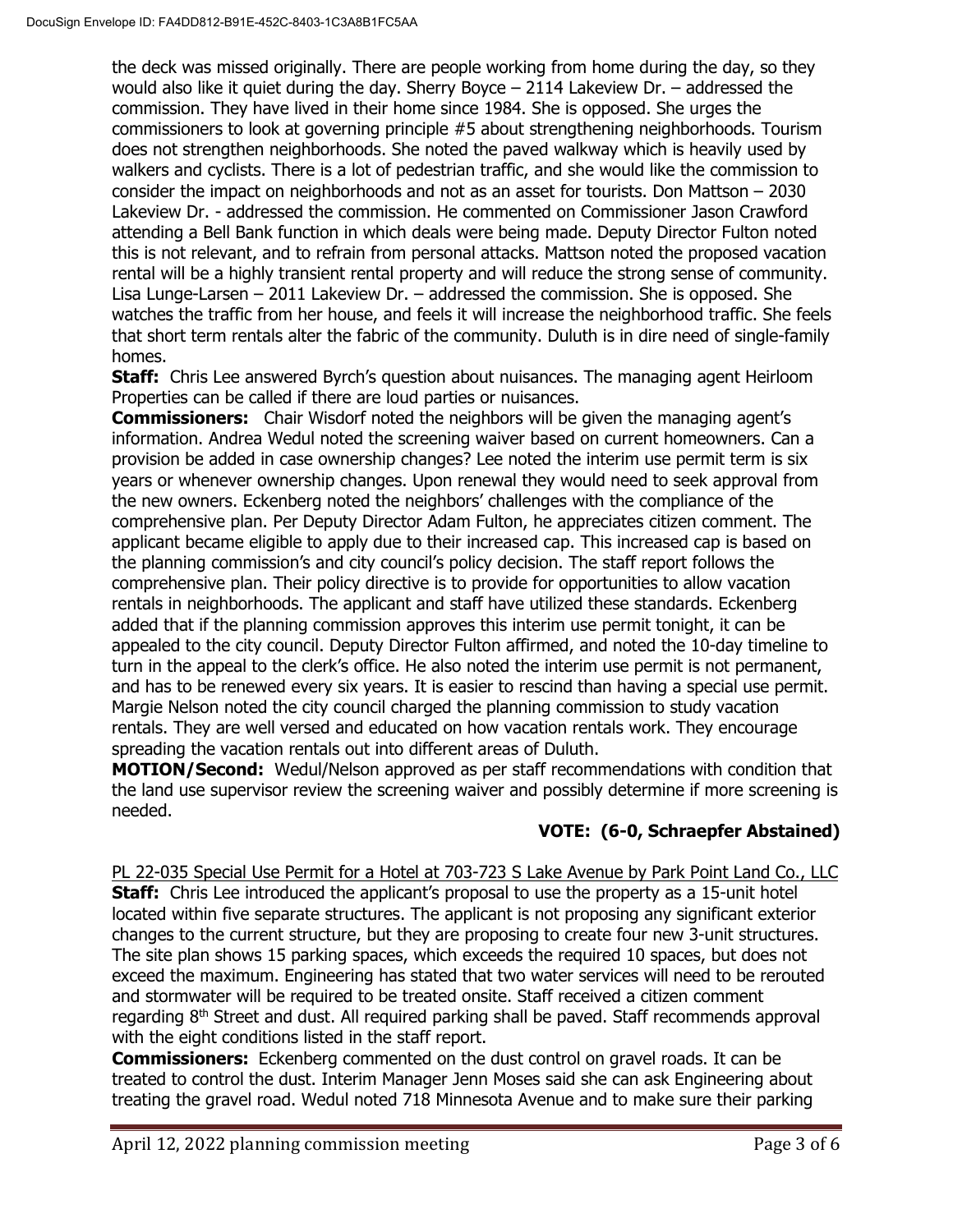isn't affected. Per Lee, the hotel's parking spaces will need to be on their own parcel. Moses noted they are just showing existing parking on an adjacent lot. It is not meant for the hotel. **Applicant:** Nick Adams addressed the commission and confirmed the existing parking will not be for the new triplexes.

#### **Public:** No speakers.

**Commissioners:** Eckenberg loves the style of the buildings, and thinks it is a great design. Wedul stated she also likes the design, and they fit into the neighborhood. Will it be staffed 24 hours a day? Per Moses, in the Unified Development Code (UDC) a hotel desk should be staffed. This was in the old days when you had to have an on-site staff person. Thanks to technology, staff can be available when needed, and will be contactless.

**MOTION/Second:** Eckenberg/Wedul approved as per staff recommendations

## **VOTE: (6-0, Schraepfer Abstained)**

(A five-minute break was taken.)

#### PL 22-038 MU-C Planning Review for a Church at 43xx Haines Road by New Life Lutheran Church

**Staff:** Kyle Deming introduced the applicant's proposal to construct a 7,800 sq. ft. church along with a 72-stall parking lot on a 6.3-acre site. The project will add a single driveway access to Haines Rd. Site development has been positioned to avoid three wetlands on the property. No wetland impacts are expected. Storm water detention will be in two basins. The plan shows a sidewalk connecting the church to the sidewalk on Haines Road. The landscape plan shows parking lot islands with trees in compliance with standards. No street frontage landscaping is required due to leaving the existing vegetation in place. A tree inventory has been approved by the City Forester. Staff recommends approval with the conditions listed in the staff report. **Commissioners:** Wedul questioned the landscaping design and didn't think standards have been met. Deming will make sure they comply prior to issuing the building permit. **Applicant:** Civil Engineer David Bolf addressed the commission, and clarified they are meeting interior landscaping requirements, and will follow up with Deming. They are not asking for a deviation from the standard requirements. Architect Greg Strom addressed the commission and welcomed questions. There were none.

**Public:** No speakers.

**MOTION/Second:** Wedul/Eckenberg approved as per staff recommendations

# **VOTE: (7-0)**

PL 22-040 Special Use Permit for a Restaurant at 1303 W Arrowhead Road by 1303, LLC **Staff:** John Kelley introduced the applicant's proposal for a new 3,500 square foot commercial building with a 1,500 square foot restaurant and outdoor dining area. The second tenant space in the building will be for office use, which is a permitted use. A restaurant less than 5,000 square feet in the MU-N zone district requires a special use permit. The next application pertains to the higher education overlay district. The proposed restaurant will not have a drivethrough window or lane. A sidewalk connects the front of the building to the existing sidewalk along West Arrowhead Road. A sidewalk will be constructed along lot frontage on Dodge Avenue. The site plan provides 17 parking spaces, which complied with the standards. There is a 6-foot tall privacy fence shown on the site plan along the north property line for screening between land uses. The UDC also requires three small shrubs per 25 feet of boundary line be installed in front of the fence facing the house. The Land Use Supervisor has determined that the site can't be developed in a manner to protect the existing trees. The applicant has completed a tree replacement plan. The applicant will need to submit a storm water plan for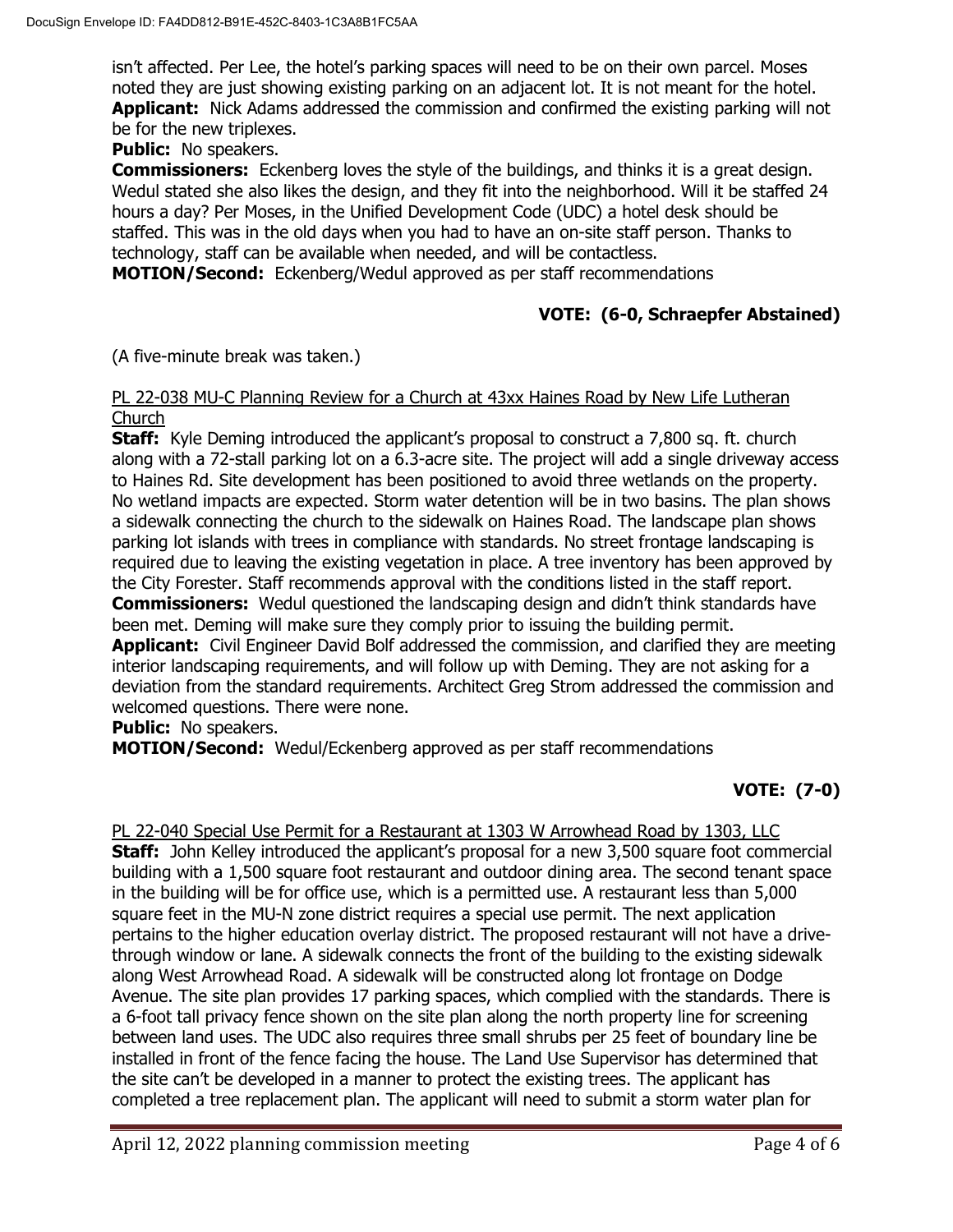review and approval prior to obtaining a building permit. Staff recommends approval with the conditions listed in the staff report.

**Commissioners:** Wedul noted the landscaping plan. Will the parking lot need screening to the East as well? Per Kelley, trees should be spread out. Spacing can be discussed with the applicant. Eckenberg clarified office use is a permitted use. Kelley affirmed. Eckenberg asked if a traffic study has been completed. Per Kelley, in this case, no traffic study is needed. The driveway will be off of Dodge Street and not Arrowhead Road.

**Applicant:** Alex Bushey addressed the commission and welcomed questions. Wedul asked about the screening to the East side. She also noted the longer than required parking stall length of 19'. Architect Ryan Arola noted they have flexibility with the 19' length, but this is typical for them. Wedul stated she is concerned about them meeting standards for landscaping on the East side. Could the parking be reduced to 18' and spread out the landscaping to the East side? The applicant noted across the street is the neighbor's garage. The landscaping meets the requirements. Wedul stated the UDC's intent is to spread out the landscaping. Chair Wisdorf noted that many citizen comments have been received and will go into the public record.

**Public:** Eric Butche – 1234 Woodrich Circle – addressed the commission. They live a block away, and feel a traffic study should be done. There have been several accidents between Dodge and Arrowhead. A restaurant will bring more traffic into the neighborhood, and will be a detriment. The east side is not a garage. It is a neighbor's house. He doesn't understand why they are here again. This will have a negative impact on their neighborhood, and is truly disheartening, especially with a driveway on Dodge. Joe Jurewicz  $-1714$  Dodge Ave.  $$ addresses the commission. He has lived here for four years, and the intersection on Dodge and Arrowhead is terrifying to him. It is almost impossible to turn left. He is not against a commercial development, but is concerned with a restaurant use, which will bring in more traffic. He is also concerned about semi delivery trucks. Arrowhead Road has 13,000 cars a day. There are no corners for a semi-truck to maneuver. Having a restaurant on the corner will take an existing problem, and make it worse. The thanked the commissioners, but said this is not an appropriate use here. Ann Thoreson – 1620 Warren Ave. – addressed the commission. She agrees with her neighbors and is concerned about the commercial zoning. There are no buffers here. Development will go next to houses. This type of development will negatively impact their neighborhood. She is strongly opposed.

**Commissioners:** Eckenerg asked staff what conversations they have had regarding semi trucks and deliveries. Per Kelley, there was no discussion, and noted it might be a good question for the applicant. Per Bushey, due to the small size of the restaurant, they will use a smaller truck on a more frequent basis. Wedul noted the required setback for the east side is 5', and especially if it is not a garage. There needs to be sensitivity to people who do live there. Eckenberg asked staff about rezoning. This was rezoned in 2018. Kelley affirmed, and noted this is not a rezoning, but a special use permit in this neighborhood.

**MOTION/Second:** Nelson/Eckenberg denied which is against staff recommendations.

# **VOTE: (6-1, Wisdorf Opposed)**

## PL 22-045 Planning Review for the Higher Education Overlay District at 1303 W Arrowhead Road by 1303, LLC

**Staff:** Jenn Moses stated it is up to the planning commission if they want to proceed with this item. Eckenberg stated since the two items are tied together he doesn't feel a need to discuss. **Applicant:** Alex Bushey would like to table.

**Public:** Eric Butche noted this prolongs the angst, and appreciates proceeding with this. **MOTION/Second:** Nelson/Crawford Motion to Table.

# **VOTE: (6-1, Eckenberg Opposed)**